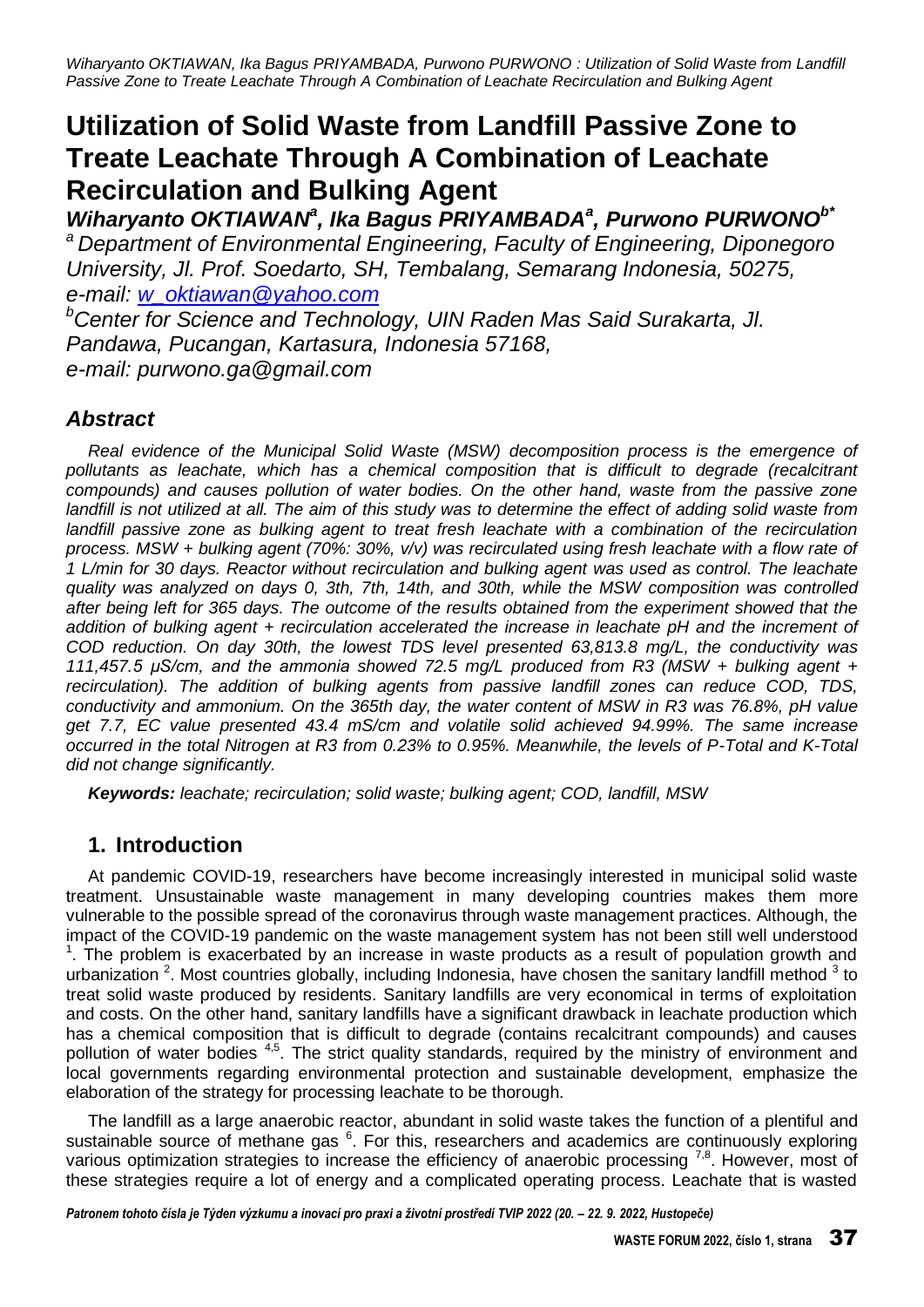has high levels of Chemical Oxygen Demand (COD). On the other hand, the recirculation of this COD, as a source of nutrients for methanogens, increases the contact time between bacteria and organic matter (waste), and increases methane production from MSW  $9-11$ .

Currently, the leachate in Jatibarang Landfill comes from active zone 1 and 2. Zone 3 is the current passive zone. Managers closed the passive zone area and planted green plants on the surface  $3$ . COD leachate levels in Indonesia vary between 3,500 – 12,000 mg/L depending on the season. The rainy season produces lower COD, but the amount is quite abundant. For example, the Rembang TPA (final processing site) produces 40.82 m<sup>3</sup>/day of leachate with a total active zone area of 1.4 ha and a rainfall of 2,449 mm/year. The leachate management system in Indonesia mostly consists of stabilization tanks, biological treatment and aeration <sup>12</sup>. In Indonesia, a leachate management system by recirculation has not been still developed. This has great potential to implement this system because several countries by now have implemented it. According to Rahmawati (2018), the characteristics of solid waste composition in Indonesia are different from other countries, so it needs a thorough and systematic investigation.

This study aims to process leachate using a combination of leachate recirculation and bulking agent based on this background. The bulking agent used comes from the passive landfill zone that is no longer operational. The quality of leachate is evaluated in-depth and systematically.

### **2. Method**

The research was conducted at the Environmental Engineering Laboratory, Diponegoro University using an anaerobic reactor. The anaerobic reactor is made of acrylic material with a capacity of 25 liters, cylindrical shape and dark color. The reactor is equipped with leachate inlet and outlet holes, as well as with gas emission outlets. The inlet hole provide the function to enter the leachate into the reactor using a pump with a 1 L/min discharge. The leachate outlet hole (ø 5 mm) serves for leachate sampling. Gas emission will exit through outlets with a diameter of 2 mm. The gas outlets were closed during the research process and opened once a day to prevent an explosion.

In this study, solid waste and leachate were created artificially with a composition equivalent to the composition of solid waste in the active zone of the Jatibarang landfill. This is an effort to anticipate the spread of COVID-19 through Municipal Solid Waste. Bulking agents are taken from the passive landfill zone in Jatibarang, Semarang, Central Java, Indonesia. Artificial samples of inorganic substances are manually separated to ensure an average particle size of  $1.0 - 1.5$  cm. The percentage of each component was calculated (wt%).

Combining recirculating leachate and bulking agent aims to accelerate waste degradation, reducing leachate processing volume and improving leachate quality. This study used three reactors, namely reactor 1 (R1), as the control, where this reactor contains 5,000 g of solid waste, and no recirculation was carried out. Reactor 2 (R2) contains 5,000 g of solid waste, and the leachate was recirculated every three days. The reactor 3 (R3) contains solid waste  $+$  bulking agent with a ratio of 70%: 30% (v/v) to the total volume 5,000 g. R3 is recirculated once every three days. Once every three days, the leachate of each reactor was taken for the analysis of physical and chemical parameters. The leachate collected from R2 and R3 was recirculated with a discharge of 1 L/min until all the leachates enter back into the reactor. The study performed leachate recirculation during the study period of 30 days. During the operation, all holes were closed to ensure that the reactor conditions take place anaerobically. The quality of leachate was analyzed based on the efficiency of COD removal, TDS, conductivity, nitrate, ammonia and pH.

The leachate pH was measured using a pH meter (Walklab TI 9000, Singapore) with an accuracy of 0.01. Leachate pH measurements were carried out in the three reactors on day 1th, 3th, 7th, 14th and 30th. The closed reflux method was used to determine the COD leachate concentration. Measurement of COD and nitrate concentration was provided by using a UV vis spectrophotometer (Thermoscientific Genesys 10, USA). The concentration of  $NH_4^+$  -N was determined using the Nessler method. Total Dissolved Solid (TDS) and conductivity were tested using conducivity-TDS-salinity meter HC9021 (Walklab, Singapore).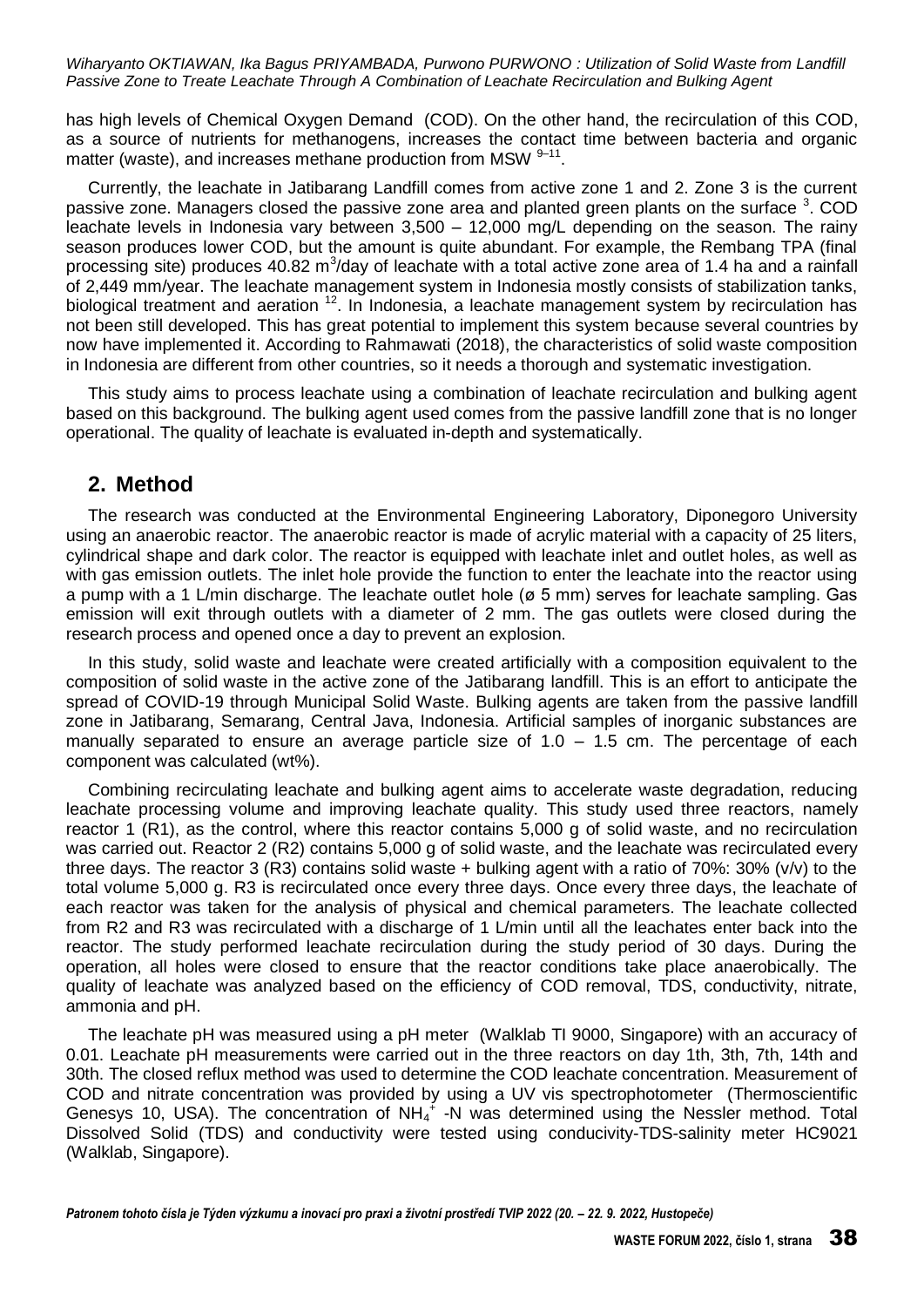### 3. Results and discussion

The results and the most important biological reaction that occurs in the solid waste decomposition process was the conversion of organic matter to gas and leachate. The most important chemical reactions were the dissolution and suspension of MSW materials and products of biological processes as well as oxidation reduction reactions that affect the solubility of metals and metal salts  $^{74}$ .

#### $3.1.$ The effect of leachate recirculation on pH.

Anaerobic decomposition generally goes through four stages. First, a decrease in pH due to the production of volatile fatty acids (VFA) during the hydrolysis and acidogenesis processes<sup>15</sup>. In this study, the pH value decreased from the third day, both in the reactors R1, R2 and R3 (Figure 1 a). This was an indication that the process of hydrolysis and acidogenesis had taken place<sup>15</sup>. On the third day, the pH value at R1 was 5.9, R2 of 5.8 and R3 6.23. The presence of the recirculating leachate + bulking agent as much as 30% in R3 produces a higher pH than the ones with and without recirculation. The bulking agent functions as a leachate buffer for the pH not to drop drastically. These results indicate that the bulking agent had a larger buffer capacity to maintain the pH value<sup>16</sup>. Cooked and stable compost can be used as a pH buffer because it increases nitrogen availability<sup>17</sup>.



Figure 1: The pH values (a) and COD concentrations (b) of leachate generated from R1, R2. and R3 at 30 days

#### $3.2.$ Effect of leachate recirculation on COD concentration.

COD is an important parameter for determining the amount of organic and inorganic material in water. COD concentration is used to estimate oxygen demand through oxidative degradation of the organic compounds presented in the leachate. This oxidative degradation was carried out chemically using a strong oxidizing agent such as dichromate or permanganate <sup>18</sup>. The results showed that the COD value increased significantly from the third day to the 14th day and was stable in the 14th to 30th day range. On the 30th day, COD concentration in R3 was much lower than in the other reactors (Figure 1b). The COD in R3 was 2,216.7 mg/L, while R1 was 7,700.0 mg/L and R2 was 5,891.7 mg/L. The presence of a bulking agent significantly reduces COD levels in the leachate.

#### $3.3.$ Effect of leachate recirculation on TDS concentration and conductivity.

A high TDS concentration is usually associated with a high ion concentration, which increases the conductivity of the liquid. Sulfate and chloride anions are the main anionic contributors to TDS<sup>19</sup>. TDS levels and conductivity are shown in Figures 3a and 3b. TDS levels and conductivity have increased from day to day. R3 produces a lower TDS and conductivity levels than both R1 and R2. The lowest TDS level was 63,813.8 mg/L and the lowest conductivity level was 111,457.5 uS resulting from R3.

Patronem tohoto čísla je Týden výzkumu a inovací pro praxi a životní prostředí TVIP 2022 (20. - 22. 9. 2022, Hustopeče)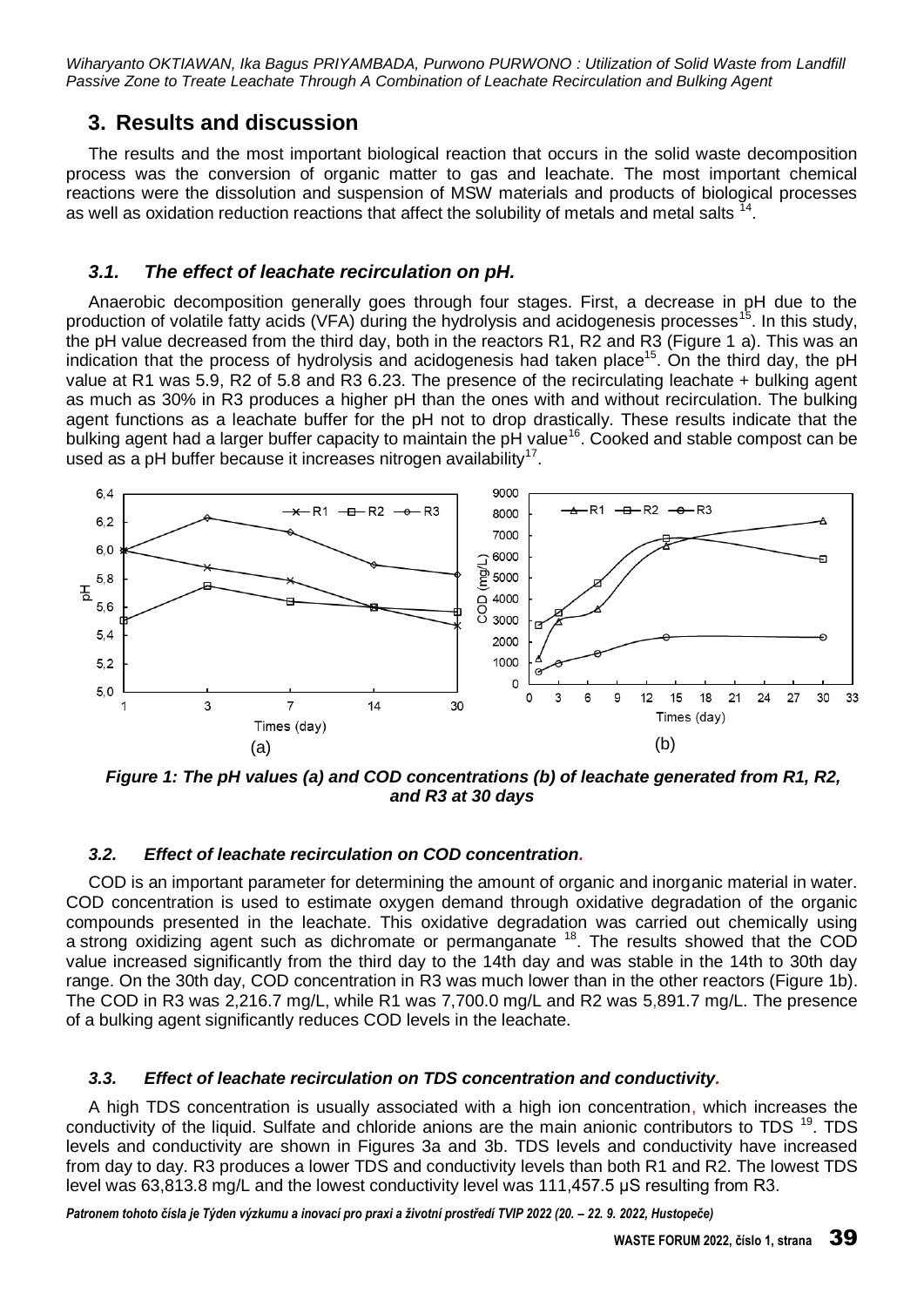

Figure 2: The concentration of TDS (a) and conductivity (b) of leachate generated from R1, R2, and R3 at 30 days

#### $3.4.$ Effect of leachate recirculation on ammonia and nitrate concentrations.

Based on Amlinger and Top  $^{20,21}$  The presence of N-NH<sub>4</sub><sup>+</sup> in leachate comes from the MSW ammonification process, namely the transformation of organic nitrogen compounds (humus-R-NH<sub>2</sub>) into N-NH<sub>4</sub><sup>+</sup> (stage 1), then ammonification stage 2, where NH<sub>3</sub> becomes N-NH<sub>4</sub><sup>+</sup> based on equation (1) and (2).

| Ammonification stage $1$ . |                                        | humus-R-NH <sub>2</sub> + H <sub>2</sub> O $\longrightarrow$ NH <sub>4</sub> <sup>+</sup> + R-OH | (1) |
|----------------------------|----------------------------------------|--------------------------------------------------------------------------------------------------|-----|
| Ammonification stage 2.:   | $\bigwedge N H_3 + H_2 O$              | $\longrightarrow$ NH <sub>4</sub> <sup>+</sup> + OH                                              | (2) |
| Nitrification stage $1$ .  | $2NH_4$ <sup>+</sup> + 3O <sub>2</sub> | $\rightarrow$ NO <sub>2</sub> + 2H <sub>2</sub> O + H <sup>+</sup>                               | (3) |
| Nitrification stage 2;     | $NO_2 + O_2$                           | $\rightarrow$ NO <sub>3</sub>                                                                    | (4) |

 $NO_3$  + 10<sup>e</sup> + 12 H<sup>+</sup>  $\longrightarrow N_2 + H_2O$ Denitrification;:  $(5)$ 

Figure 3a is a graph of ammonia and nitrate levels in R1, R2 and R3 generated during the 30 days of the study. On the first day, R1 did not undergo recirculation resulting in ammonia levels of 262.7 mg/L, while R2 and R3 experienced one-time recirculation to produce leachate with ammonia levels of 286.0 mg/L and 143.7 mg/L, respectively. Based on this value, the bulking agent in R3 was able to reduce ammonia levels in the leachate. The pattern of ammonium levels was almost the same in all reactors. The increase in ammonia occured from the third to the 14th day, while on the 30th day it decreased compared to the 14th day. At the end of the study, the lowest ammonia level was produced by R3 at 72.5 mg/L. Based on Figure 3b, R3 produced a leachate with nitrate levels of 56.5 mg/L, while R1 and R2 get a production of 135.8 mg/L and 127.1 mg/L, respectively. The increase in nitrate was guite sharp from R3 on day 14th, where the nitrate level reached 563.0 mg/L. At the end of the study, the lowest nitrate level was produced by R2 with 35.0 mg/L.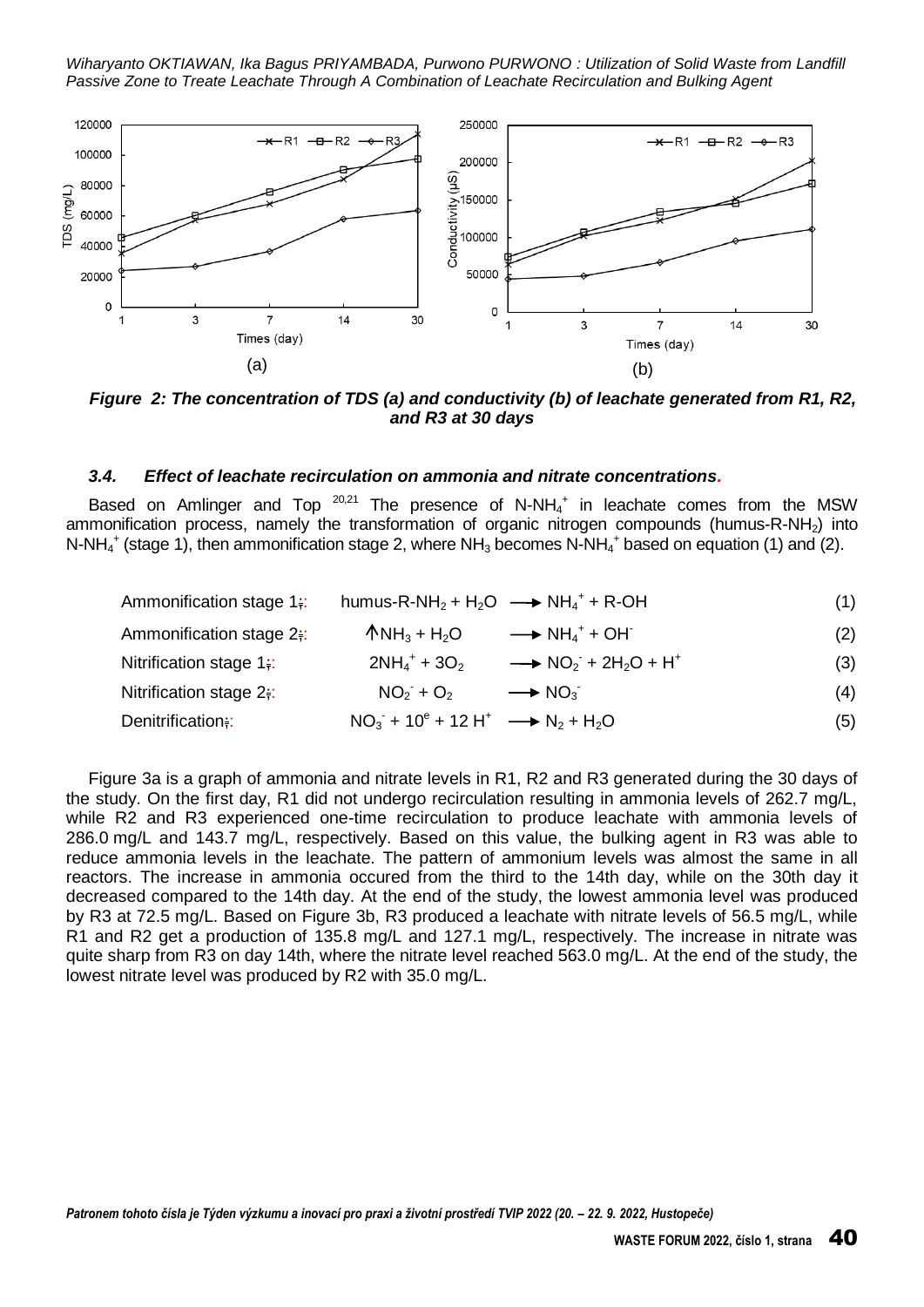

Figure 3: Ammonia (a) and nitrate (b) concentrations of leachate generated from R1, R2, and R3 at 30 days

#### $3.5.$ Long term quality of municipal solid waste

This research analyzed changes of long-term MSW composition after being left for a period of 365 days. The characteristic of municipal solid waste at 365 days are shown in Table 1. The water content showed a largest increase in R3 from the initial water content of 32% to 76.8%. This increase was due to the leachate recirculation process and the addition of the bulking agent. We take samples at the bottom of the reactor. The increase in water content comes from water bound to solid waste at the top. As a result of the decomposition process, the water undergoes leaching and flows through the MSW by gravity. As a result, there is a buildup of water at the bottom of the reactor. This is in accordance with other studies <sup>22</sup>, where the recirculation aims to increase the water content of solid waste. The pH of the waste on day 365th ranged from 7.1 to 7.7. The EC value multiplied a significantly increased from 6.9 mS/cm to 13.8 mS/cm, 35.8 mS/cm, 43.4 mS/cm for R1, R2 and R3 respectively. Volatile solids (VS) are the solid fraction remaining after sample dried, weighed and ignited at  $600^{\circ}$ C  $^{23}$ . The volatile solids experienced a significant increase, especially in R3, where the value raised from 54.3% to 94.99%, while VS in control reactor were 62.10%. This indicated that the amount of volatile solids on R3 was more than in R1. Danlami Yavini et al. <sup>24</sup> stated that the VS content is an indication of the level of degradation. Meanwhile, Rukmini<sup>25</sup> stated that the changes in volatile solids content indicate the speed of organic matter conversion. So, the organic matter conversion rate at R3 was greater than that of R1 and R2. The same increase occurred in the total nitrogen at R3 from 0.23% to 0.95%. Meanwhile, the levels of K-Total did not change significantly, P-Total increased significantly.

|  |  | Table 1: Characteristics of municipal solid waste at 365 days |  |  |  |  |  |  |
|--|--|---------------------------------------------------------------|--|--|--|--|--|--|
|--|--|---------------------------------------------------------------|--|--|--|--|--|--|

| <b>No</b> | <b>Parameters</b>      | Unit              | <b>Result</b> |                |                |                |
|-----------|------------------------|-------------------|---------------|----------------|----------------|----------------|
|           |                        |                   | A             | R <sub>1</sub> | R <sub>2</sub> | R <sub>3</sub> |
|           | Water content          | %                 | 32.0          | 44.2           | 63.2           | 76.8           |
| 2         | рH                     | ۰                 | 5.8           | 7.1            | 7.7            | 7.38           |
| 3         | EC                     | mS/cm             | 6.9           | 13.8           | 35.8           | 43.4           |
| 4         | <b>Volatile Solids</b> | %                 | 54.3          | 62.10          | 72.70          | 94.99          |
| 5         | Organic C              | %                 | 12.5          | 5.49           | 7.49           | 25.93          |
| 6         | N-Total                | %                 | 0.23          | 0.38           | 0.408          | 0.952          |
|           | P-Total                | mg $P_2O_5/100$ g | 0.003         | 0.007          | 0.027          | 0.031          |
| 8         | K-Total                | mg $K_2$ O/100 g  | 0.012         | 0.017          | 0.014          | 0.036          |

A - Sample of solid waste at 0 days

R1 - Sample of solid waste without recirculation at day 365th

R2 - Sample of solid waste+recirculation at day 365th

R3 - Sample of solid waste+recirculation+bulking agent at day 365th

Patronem tohoto čísla je Týden výzkumu a inovací pro praxi a životní prostředí TVIP 2022 (20. - 22. 9. 2022, Hustopeče)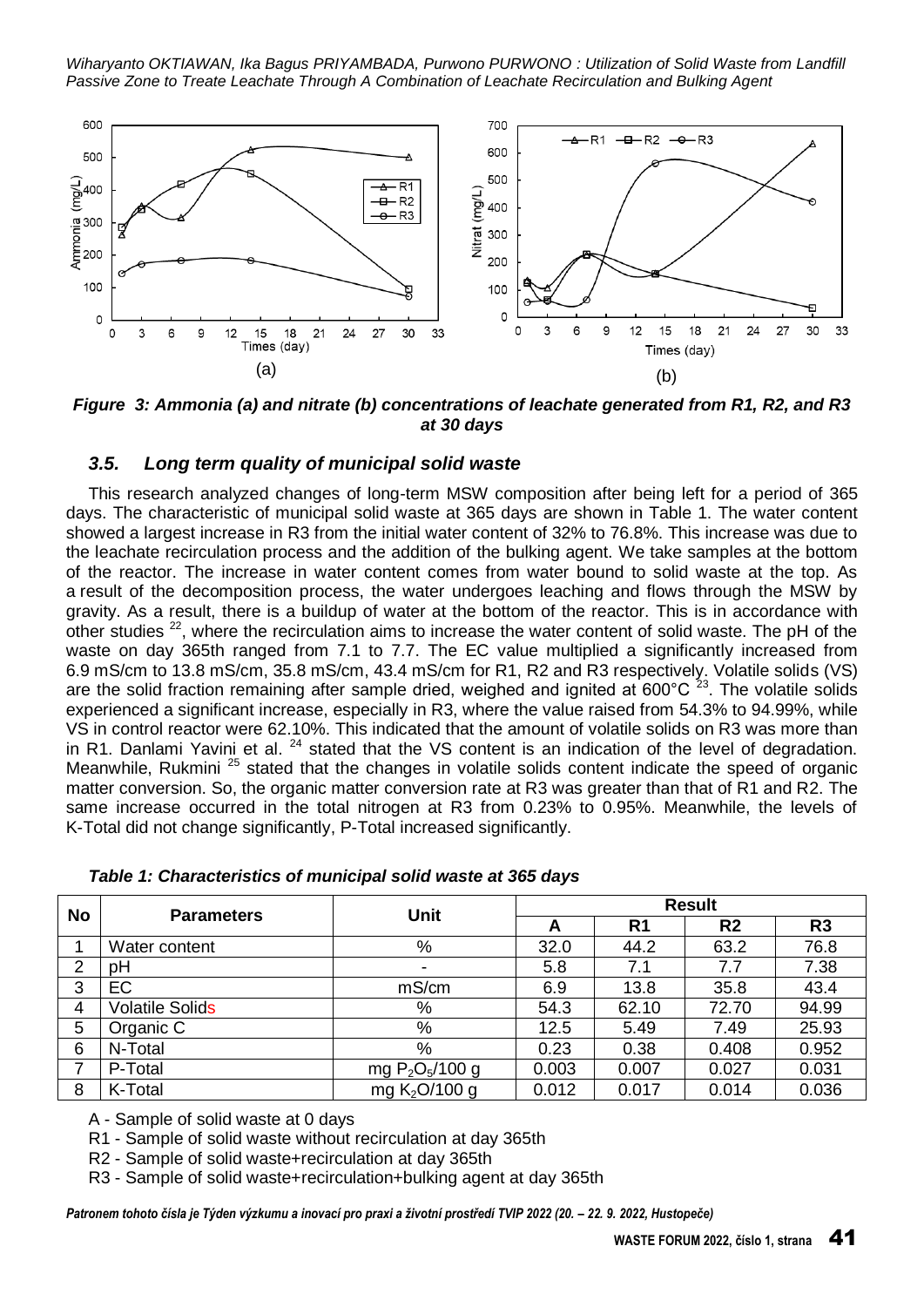# **4. Conclusions**

The aim of this study was to determine the effect of adding solid waste from landfill passive zone as bulking agent to treat the fresh leachate produced in the landfill with a combination of recirculation processes. The pH value was decreased from the 3th day, both in reactors R1, R2 and R3. On day 30th, R3 produced a higher pH than R1 and R2. The bulking agent on R3 functioned as a pH buffer, so that the pH value of the leachate did not drop drastically. The bulking agent had a larger buffer capacity to maintain pH value. The COD concentration in R3 was much lower than in the other reactors (2,216.7 mg/L), while R1 was 7,700 mg/L and R2 showed 5,891.7 mg/L. At the end of the study, the lowest TDS level was 63,813.8 mg/L, the conductivity get a value of 111,457.5 µS, and the ammonia level was 72.5 mg/L in R3. The addition of a bulking agent from the landfill passive zone can reduce levels of COD, TDS, conductivity and ammonium. Municipal solid waste parameters increased for a long time. Water content in R3 increased from the initial water content from 32% to 76.8%. The pH on day 365th ranged from 7.1 to 7.7. EC value increased from 6.9 mS/cm to 13.8 mS/cm, 35.8 mS/cm and 43.4 mS/cm for R1, R2 and R3, respectively. Volatile solids in R3 increased significantly from 54.3% to 94.99%. The same increase occurred in the total Nitrogen at R3 from 0.23% to 0.95%. Meanwhile, the levels of P-Total and K-Total did not change significantly. The implication of this research is that MSW in the landfill passive zone can be used to treat fresh leachate. Leachate will not come out into the water body, so that pollution to the environment due to leachate can be minimized.

# *5. Acknowledgment*

The author wishes to thank Diponegoro University for funding this research through RPP grant financement for the year 2020

## **6. References**

- 1. Zand, A. D. & Heir, A. V. Emerging challenges in urban waste management in Tehran, Iran during the COVID-19 pandemic. *Resour. Conserv. Recycl.* **162**, 105051 (2020).
- 2. Shah, A. V., Srivastava, V. K., Mohanty, S. S. & Varjani, S. Municipal solid waste as a sustainable resource for energy production: State-of-the-art review. *J. Environ. Chem. Eng.* **9**, 105717 (2021).
- 3. Lokahita, B., Samudro, G., Huboyo, H. S., Aziz, M. & Takahashi, F. Energy recovery potential from excavating municipal solid waste dumpsite in Indonesia. *Energy Procedia* **158**, 243 – 248 (2019).
- 4. Huang, W. *et al.* Pilot-scale landfill with leachate recirculation for enhanced stabilization. *Biochem. Eng. J.* **105**, 437 – 445 (2016).
- 5. van Turnhout, A. G., Brandstätter, C., Kleerebezem, R., Fellner, J. & Heimovaara, T. J. Theoretical analysis of municipal solid waste treatment by leachate recirculation under anaerobic and aerobic conditions. *Waste Manag.* **71**, 246 – 254 (2018).
- 6. Marti-Herrero, J., Soria-Castellon, G., Diaz-de-Basurto, A., Alvarez, R. & Chemisana, D. Biogas from a full scale digester operated in psychrophilic conditions and fed only with fruit and vegetable waste. *Renew. Energy* **133**, 676 – 684 (2019).
- 7. Cheng, H., Hiro, Y., Hojo, T. & Li, Y. Y. Upgrading methane fermentation of food waste by using a hollow fiber type anaerobic membrane bioreactor. *Bioresour. Technol.* **267**, 386 – 394 (2018).
- 8. Prajapati, K. B. & Singh, R. Kinetic modelling of methane production during bio- electrolysis from anaerobic co-digestion of sewage sludge and food waste. *Bioresour. Technol.* 491 – 498 (2018).
- 9. Degueurce, A., Tomas, N., Le Roux, S., Martinez, J. & Peu, P. Biotic and abiotic roles of leachate recirculation in batch mode solid-state anaerobic digestion of cattle manure. *Bioresour. Technol.* **200**, 388 – 395 (2016).
- 10. Aelterman, P., Versichele, M., Genettello, E., Verbeken, K. & Verstraete, W. Microbial fuel cells operated with iron-chelated air cathodes. *Electrochim. Acta* **54**, 5754 – 5760 (2009).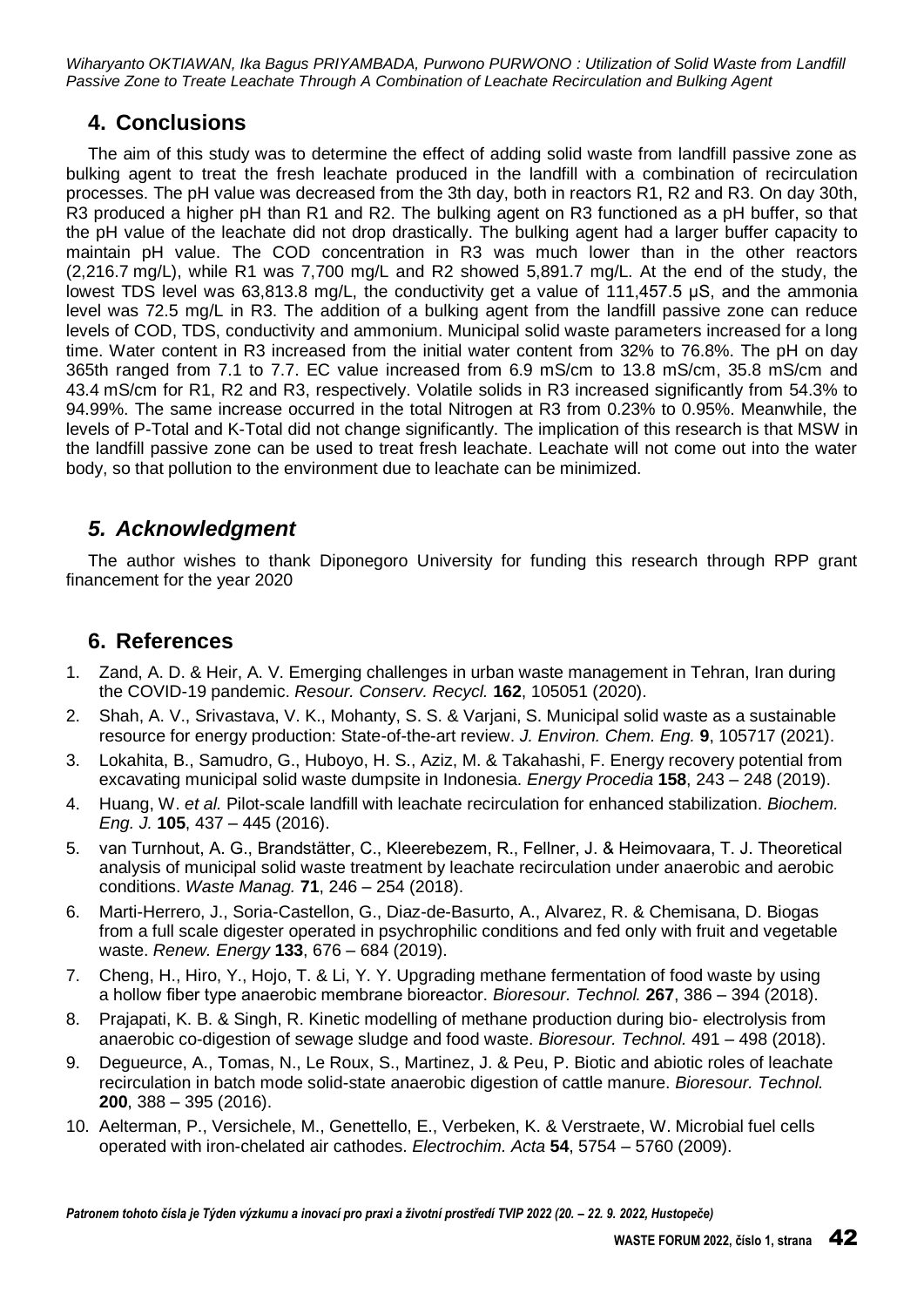- 11. Li, Y. Q. *et al.* High-solid anaerobic digestion of corn straw for methane production and pretreatment of bio-briquette. *Bioresour. Technol* 741–749 (2018).
- 12. Fadhilah, I. & Fitria, L. Analisis Kadar Kadmium dan Beberapa Parameter Kunci pada Air Lindi di Tempat Pengolahan Sampah Terpadu ( TPST ) Bantar Gebang Tahun 2018 Abstrak. *J. Nas. Kesehat. Lingkung. Glob.* **1**, 36 – 45 (2020).
- 13. Rahmawati, R. Teknik Pengelolaan Limbah Rumah Tangga Berbasis Komunitas. *J. Teknol. Lingkung.* **2**, 40–46 (2018).
- 14. Wilson, D. G. *Handbook of solid waste management*. vol. (I-XII+752 (McGraw-Hill, 1977).
- 15. Feng, S. *et al.* Reutilization of high COD leachate via recirculation strategy for methane production in anaerobic digestion of municipal solid waste: Performance and dynamic of methanogen community. *Bioresour. Technol.* **288**, 121509 (2019).
- 16. Han, Y., Hao, Y. J., Zhang, L., Zhang, Z. K. & Li, A. M. Anaerobic Leaching-Bed Reactor Treating Food Waste for Organic Acid Production: Effect of Bulking Agent. *Appl. Mech. Mater.* **768**, 289 – 298 (2015).
- 17. Latifah, O., Ahmed, O. H. & Majid, N. M. A. Soil pH Buffering Capacity and Nitrogen Availability Following Compost Application in a Tropical Acid Soil. *Compost Sci. Util.* **26**, 1 – 15 (2018).
- 18. Posudin, Y. *Methods of Measuring Environmental Parameters*. *Methods of Measuring Environmental Parameters* vol. 9781118686 (John Wiley & Sons, Inc, 2014).
- 19. Agatemor, C. & Okolo, P. O. Studies of corrosion tendency of drinking water in the distribution system at the University of Benin. *Environmentalist* **28**, 379 – 384 (2008).
- 20. Amlinger, F., Götz, B., Dreher, P., Geszti, J. & Weissteiner, C. Nitrogen in biowaste and yard waste compost: Dynamics of mobilisation and availability - A review. *Eur. J. Soil Biol.* **39**, 107 – 116 (2003).
- 21. Top, S. Investigation of solid waste characteristics in field-scale landfill test cells. *Glob. Nest J.* **21**, 153 – 162 (2019).
- 22. Sailer, G. *et al.* Optimizing anaerobic digestion of organic fraction of municipal solid waste (OFMSW) by using biomass ashes as additives. *Waste Manag.* **109**, 136 – 148 (2020).
- 23. Kelly Orhorhoro, E. Experimental Determination of Effect of Total Solid (TS) and Volatile Solid (VS) on Biogas Yield. *Am. J. Mod. Energy* **3**, 131 (2017).
- 24. Danlami Yavini, T., Igbalagh Chia, A. & John, A. Evaluation of the Effect of Total Solids Concentration on Biogas Yields of Agricultural Wastes Tsunatu D. Yavini, Azuaga I. Chia, and Agabison John. *Int. Res. J. Environ. Sci.* **3**, 1414 – 2319 (2014).
- 25. Rukmini, P. Produksi Biogas Dari Sampah Buah Dan Sayur : Pengaruh Volatile Solid Dan Limonen. *Konversi* **5**, 26 (2018).